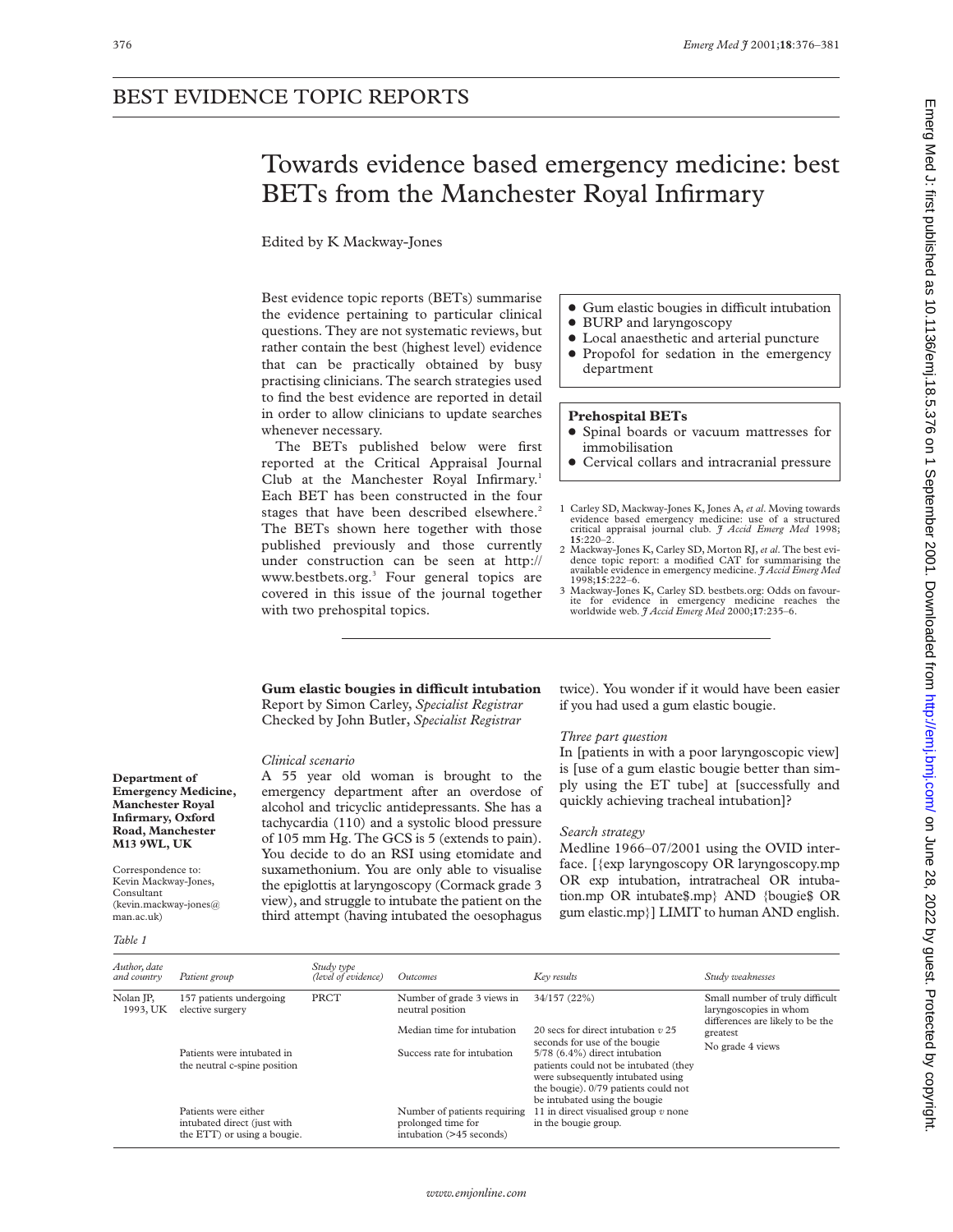## *Search outcome*

Altogether 78 papers were found of which one directly answered the three part question. This paper is shown in table 1.

#### *Comments*

Although the mean time for intubation is longer with the bougie the difference is clinically unimportant. Of greater interest is the number of patients who could not be intubated directly, but who were subsequently intubated using the

## **BURP and laryngoscopy**

Report by Simon Carley, *Specialist Registrar* Checked by Rupert Jackson, *Specialist Registrar*

#### *Clinical scenario*

A 35 year old man with a severe head injury is brought to the emergency department. He has fallen from a ladder and is leaking CSF from the left ear suggesting a base of skull fracture. He has a GCS of 3 and dilated pupils. There are no other apparent injuries. You decide to intubate him using an RSI technique. Laryngoscopic view is poor despite the use of a McCoy laryngoscope and cricoid pressure. You eventually intubate using a gum elastic bougie. Your assistant performing cricoid pressure asks during the procedure if you want a BURP. Other bodily functions come to mind! Later your colleague explains that BURP (backwards, upwards, to the right, with pressure) on the thyroid cartilage improves the view. You wonder if in fact it is any better than simple cricoid.

#### *Three part question*

In [patients in with a poor laryngoscopic view] is [the BURP technique better than simple cricoid pressure] at [improving laryngoscopic view]?

#### *Search strategy*

Medline 1966–07/2001 using the OVID interface. [{exp laryngoscopy OR laryngoscopy.mp OR exp intubation, intratracheal OR intubation.mp OR intubate\$.mp} AND [{(back.mp

bougie. Similarly, there were no prolonged intubation times in the bougie group. Use of a gum elastic bougie appears to ease intubation in a neutral c-spine position.

#### *Clinical bottom line*

A gum elastic bougie should be available as an aid to intubation during difficult laryngoscopy.

1 Nolan JP, Wilson ME. Orotracheal intubation in patients with potential cervical spine injuries. An indication for the gum-elastic bougie *Anaesthesia* 1993;**48**:630–3.

OR backward\$.mp OR posterior.mp) AND pressure.mp} OR BURP.mp] LIMIT to human AND english.

#### *Search outcome*

Altogether 72 papers were found of which three were relevant to the three part question. These three papers are shown in table 2.

#### *Comments*

Optimising the view at laryngoscopy is an important step in successfully intubating patients in the emergency department. Although these studies only contain small numbers of true grade 3 patients (and no grade 4) there was a consistent improvement in laryngoscopic view. The BURP technique seems to be an additional step beyond simple backward pressure (which is likely to have a similar effect as cricoid pressure). It should therefore be taught to people assisting in RSI in the emergency department.

## *Clinical bottom line*

The BURP technique can improve the laryngoscopic view and should be taught to those assisting in anaesthetic procedures.

- 1 Benumof JL, Cooper SD. Quantitative improvement in laryngoscopic view by optimal external laryngoscopic manipulation. *J Clin Anesth* 1996;8:136-40.
- manipulation. *J Clin Anesth* 1996;**8**:136–40.<br>2 Takahata O, Kubota M, Mamiya K, *et al*. The efficacy of the<br>"BURP" maneuver during a difficult laryngoscopy. *Anesth Analg* 1997;**84**:419–21.
- Vanner RG, Clarke P, Moore WJ, et al. The effect of cricoid pressure and neck support on the view at laryngoscopy. *Anaesthesia* 1997;**52**:896–900.

| Author, date<br>and country   | Patient group                                                                                          | Study type<br>(level of evidence) | Outcomes                                                                        | Key results                                                                                                                                                                          | Study weaknesses                                                                                                                                        |
|-------------------------------|--------------------------------------------------------------------------------------------------------|-----------------------------------|---------------------------------------------------------------------------------|--------------------------------------------------------------------------------------------------------------------------------------------------------------------------------------|---------------------------------------------------------------------------------------------------------------------------------------------------------|
| Benumof IL,<br>1996, USA      | 181 elective patients<br>undergoing GA.Back plus                                                       | Observational<br>study            | Improvement of<br>laryngoscopic view<br>Number of improved views                | All views improved<br>All views improved                                                                                                                                             |                                                                                                                                                         |
|                               | cephalad pressure was<br>compared with standard view                                                   |                                   | in grade 3 group                                                                |                                                                                                                                                                                      |                                                                                                                                                         |
| Takahata O,<br>1997,<br>Japan | 630 patients undergoing<br>routine surgery.BURP was<br>compared with back pressure<br>on the larynx    | Observational<br>study            | Number of improved views<br>in grade 3 group                                    | 357 grade 1 views, 261 grade 2<br>views, 12 grade 3 views, 0 grade 4<br>views. 9 patients with an initial<br>grade 3 Cormack view improved to<br>grade 2 after simple back pressure. | Comparison was with back<br>pressure on thyroid cartiladge<br>rather than on cricoid. Very<br>small number of initial grade<br>3, and no grade 4 views. |
|                               |                                                                                                        |                                   | Number of improved views<br>in grade 3 group                                    | All patients with an initial grade 3<br>Cormack score improved to grade<br>2 after BURP.                                                                                             |                                                                                                                                                         |
|                               |                                                                                                        |                                   | Number of grade 2 views<br>that improved (to grade 1 or<br>an improved grade 2) | 176/261 after back pressure alone.<br>42/85 further improved with<br><b>BURP</b>                                                                                                     |                                                                                                                                                         |
| Vanner RG,<br>1997, UK        | 55 elective female patients<br>standard view $v$ simple<br>cricoid $v$ cricoid plus upward<br>pressure | Observational<br>study            | Number of improved views<br>with upward pressure $v$<br>simple cricoid alone    | Better with upward pressure                                                                                                                                                          | Only female patients                                                                                                                                    |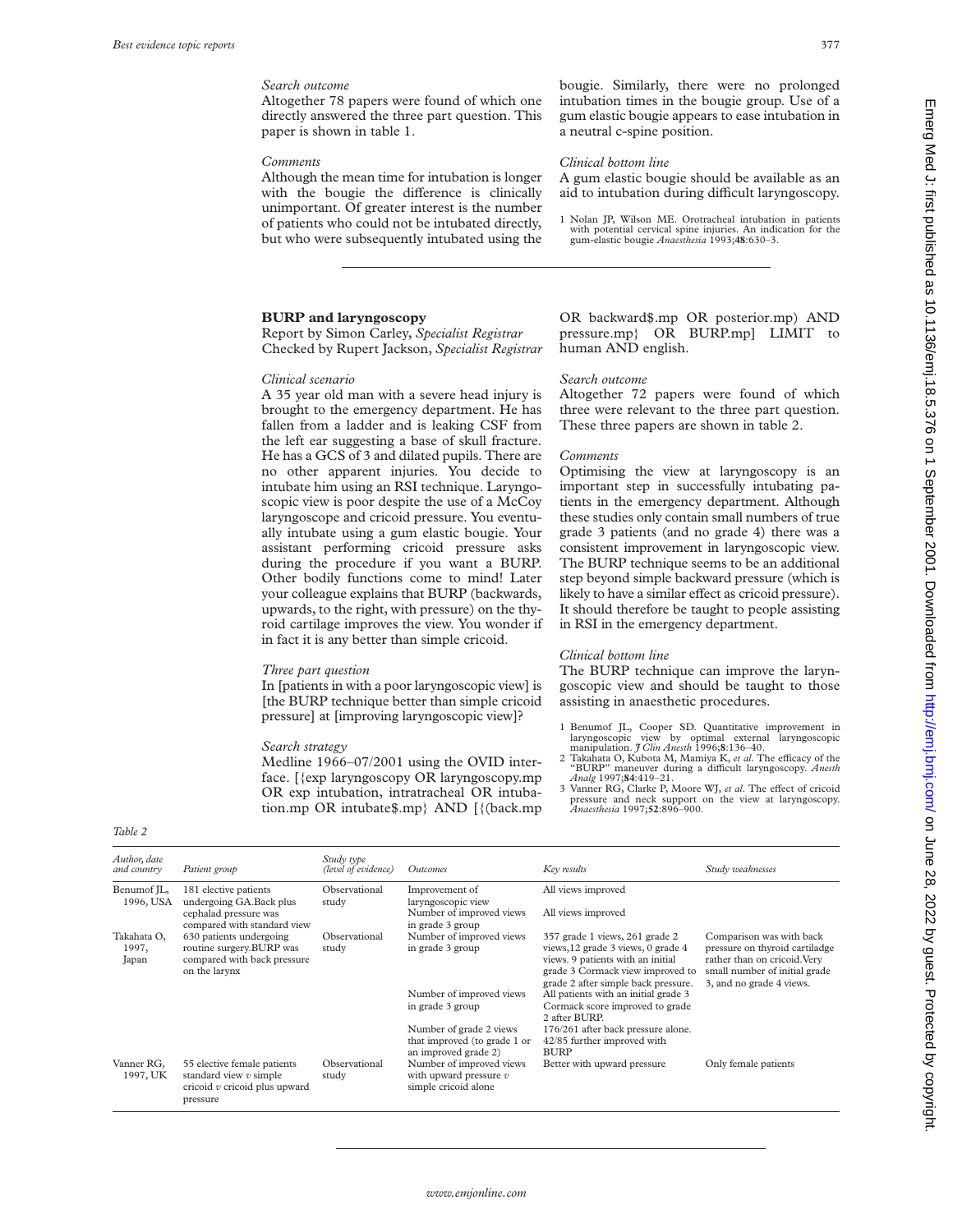Altogether 88 papers were identified of which three were relevant. These three papers are

Lightowler and Elliott surveyed junior doctors prior to their study and found that 84% never used local anaesthetic before arterial puncture citing that it made the procedure both more difficult and more painful. Dar *et al* cite two papers that showed delay in presentation to be an important contributor to deaths from asthma and suggest that a previous painful

Local anaesthetic infiltration prior to arterial puncture significantly reduces the pain of the procedure without affecting success rates.

1 Dar K, Williams T, Aitken R, *et al*. Arterial versus capillary sampling for analysing blood gas pressures. *BMJ* 1995;**310**:24–5. 2 Giner J, Casan P, Belda J, *et al*. Pain during arterial puncture. *Chest* 1996;**110**:1443–5. 3 Lightowler JV, Elliott MW. Local anaesthetic infiltration prior to arterial puncture for blood gas analysis: a survey of current practice and a randomised double blind placebo controlled

experience could lead to such a delay.

trial. *J R Coll Physicians Lond* 1997;**31**:645–6.

## **Local anaesthetic and arterial puncture** Report by Damian Bates, *Specialist Registrar*

Checked by Peter Cutting, *Specialist Registrar*

## *Clinical scenario*

A 67 year old man attends with increasing shortness of breath. He is known to have obstructive airways disease. You want to perform arterial puncture for blood gas measurement. He tells you that last time it was very painful. You wonder if an injection of local anaesthetic would help?

## *Three part question*

In [a patient requiring blood gases or arterial puncture] does [an injection of local anaesthetic] [reduce pain without affecting success]?

## *Search strategy*

Medline 1966–07/2001 using the Ovid interface. [{exp blood gas analysis OR abg.mp OR arterial blood gas\$.mp OR blood gas\$.mp} OR ({exp arteries OR artery.mp OR arterial.mp AND {exp punctures OR puncture\$.mp OR exp catheterisation OR cannulation.mp OR cannula.mp}) AND {exp anesthesia, local OR anesthetics, local OR local anesthesi\$.mp OR local anaesthesi\$.mp} AND {exp pain OR pain\$.mp}] LIMIT to human AND english.

*Table 3*

| Author, date and<br>country                          | Patient group                                                                                                                                                                                                       | Study type<br>(level of evidence) | Outcomes                                                                                                                                                                     | Key results                                                                                                                                                                                                                                                                                            | Study weaknesses                                                                                                                             |
|------------------------------------------------------|---------------------------------------------------------------------------------------------------------------------------------------------------------------------------------------------------------------------|-----------------------------------|------------------------------------------------------------------------------------------------------------------------------------------------------------------------------|--------------------------------------------------------------------------------------------------------------------------------------------------------------------------------------------------------------------------------------------------------------------------------------------------------|----------------------------------------------------------------------------------------------------------------------------------------------|
| Dar K et al.<br>1995.<br>England                     | 55 acute medical admissions<br>requiring blood gas<br>measurement. capillary<br>samples from all patients, plus<br>arterial sample after<br>infiltration of 1% lignocaine<br>or no infiltration using 22G<br>needle | <b>PCT</b>                        | pain of arterial puncture<br>using a scale 0 to 10.<br>preference of capillary or<br>arterial sampling<br>comparability of results<br>from arterial and capillary<br>samples | lower mean pain score with LA 2.0 $v$<br>7.0 without LA<br>capillary sampling less painful<br>mean differences for po, and pco,<br>were not significant. mean<br>differences for pH and standard<br>bicarbonate reported to be<br>significant but clinically unimportant                               | did not assess significance of<br>difference between LA or not.<br>Pain scores for capillary<br>sampling are different for the<br>two groups |
| Giner J et al,<br>1996, Spain                        | 270 patients attending<br>pulmonary function lab for<br>abg. arterial puncture with<br>22G needle after infiltration<br>with 1% mepivacaine,<br>placebo or nothing                                                  | PRCT                              | Pain using 10 cm visual<br>analogue scale<br>time to prepare and<br>perform<br>success at first pass                                                                         | less pain with LA $(1.5 \text{ cm } v 3.06 \text{ cm})$<br>with placebo, $p=0.00001$ (1.5 $v$ 2.8)<br>cm with nothing, $p=0.0002$ )<br>less time without LA $(134$ seconds $v$<br>171 seconds with infiltration,<br>$p<0.05$ )<br>first pass success 93% with LA, 91%                                  | Not emergency patients                                                                                                                       |
| Lightowler IV<br>and Elliott<br>MW, 1997,<br>England | 101 patients requiring abg.<br>arterial puncture with 29G<br>needle after infiltration with<br>2% lignocaine, placebo or<br>nothing.                                                                                | <b>PRCT</b>                       | Pain, using a 4 point scale<br>difficulty of procedure as<br>number of times skin<br>broken, number of passes<br>made and doctor rating.                                     | with placebo and 90 % without<br>infiltration, significance not tested.<br>Arterial puncture less painful with<br>LA $(1.5 v 2.2 with placebo)$<br>$p=0.0008$ , 1.5 $v$ 2.1 with nothing<br>$p=0.0005$<br>no difference in difficulty, doctor<br>rating 1.2 with LA $v$ 1.1 placebo $v$<br>1.1 nothing | Separates pain of infiltration<br>from arterial puncture in<br>scoring                                                                       |

## **Use of propofol for sedation in the emergency department**

Report by Rupert Jackson, *Specialist Registrar* Checked by Simon Carley, *Specialist Registrar*

#### *Clinical scenario*

A 35 year old man presents with a dislocated shoulder. You are about to undertake the reduction under sedation in the emergency department and wonder whether the use of a propofol infusion rather than boluses of midazolam would give effective sedation with shorter recovery time without compromising safety.

#### *Three part question*

*Search outcome*

shown in table 3.

*Clinical bottom line*

*Comments*

In [patients requiring conscious sedation for short painful procedures] does [propofol compared with midazolam] give [shorter recovery times whilst being safe and effective]?

## *Search strategy*

Medline 1966- July 2001 using the Ovid interface. {exp propofol/ OR "propofol".mp} and {exp midazolam/ OR "midazolam".mp OR exp diazepam/ OR "diazepam".mp. OR exp lorazepam/ OR "lorazepam".mp. OR exp benzodiazepines/ OR "benzodiazepine\$".mp.}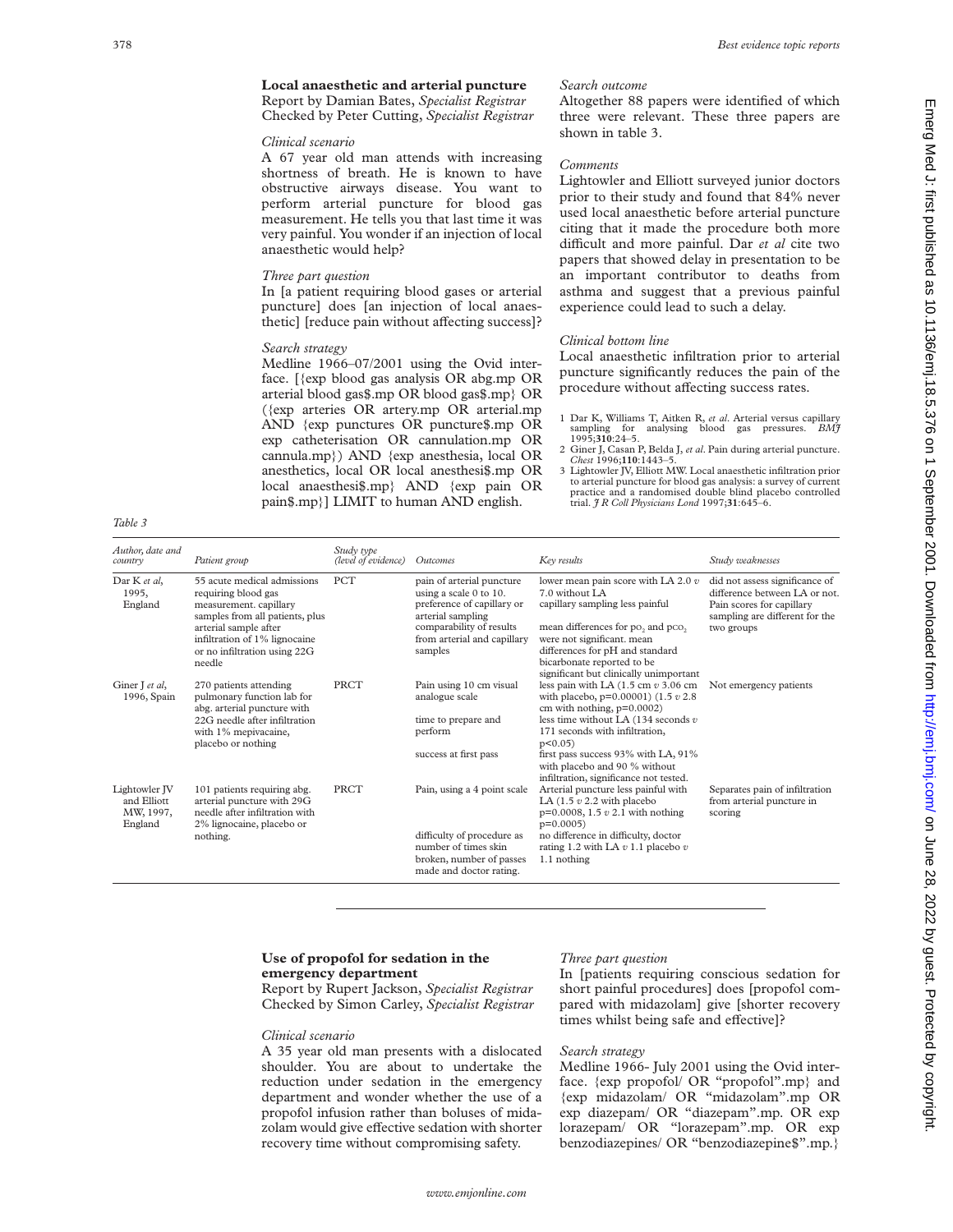#### *Table 4*

| Author, date and<br>country      | Patient group                                                                                                             | Study type<br>(level of evidence) | Outcomes                       | Key results                                                                                                                                                                                                        | Study weaknesses                                                                      |
|----------------------------------|---------------------------------------------------------------------------------------------------------------------------|-----------------------------------|--------------------------------|--------------------------------------------------------------------------------------------------------------------------------------------------------------------------------------------------------------------|---------------------------------------------------------------------------------------|
| Gupta A et al,<br>1990, Sweden   | 30 patients undergoing<br>cardioversion                                                                                   | <b>PRCT</b>                       | Physiological<br>observations  | Decreased BP in propofol group, equal<br>incidences of desaturation. Apnoea<br>requiring assisted ventilation in 3 of<br>propofol group.                                                                           | Not emergency setting<br>Unblinded                                                    |
|                                  | Randomised to midazolam or<br>propofol or thiopentone                                                                     |                                   |                                |                                                                                                                                                                                                                    |                                                                                       |
|                                  |                                                                                                                           |                                   | Sedation and<br>recovery times | Shorter time to sedation and to recovery<br>with propofol $v$ midazolam ( $p<0.05$ ).                                                                                                                              | Sedation titrated to loss of<br>eyelash reflex (that is, not<br>conscious sedation)   |
| Pratila MG et al.<br>1993, USA   | 90 patients undergoing<br>central venous line insertion                                                                   | PRCT                              | Physiological<br>observations  | No significant cardiovascular adverse<br>events. Sao <sub>2</sub> drop 2.2% with propofol (PB)<br>$v$ 0.3% midazolam (p<0.04)                                                                                      | Not emergency setting<br>Unblinded                                                    |
|                                  | Randomised midazolam or<br>propofol boluses (PB) or<br>infusion (PI)                                                      |                                   | Complications                  | Apnoea in 3 of PB group, none required<br>assisted ventilation                                                                                                                                                     |                                                                                       |
|                                  |                                                                                                                           |                                   | Recovery time                  | Recovery time shorter with propofol, 8 min<br>(PI) and 14 min (PB) $v$ 25 min with<br>midazolam $(p<0.05)$                                                                                                         |                                                                                       |
| Parworth I.P et<br>al, 1998, USA | 57 patients undergoing 3rd<br>molar tooth extraction.                                                                     | PRCT                              | Physiological                  | 2 in midazolam group $v$ 1 in propofol group<br>were apnoeic for >20 secs, none required<br>assisted ventilation. No significant<br>cardiovascular adverse events.<br>Propofol group less cooperative $(p=0.02)$ . | All patients given fentanyl.                                                          |
|                                  |                                                                                                                           |                                   | observations                   |                                                                                                                                                                                                                    | Not emergency setting.                                                                |
|                                  | Randomised to midazolam or<br>propofol                                                                                    |                                   | Sedation efficiency            |                                                                                                                                                                                                                    | Unblinded. Recovery time<br>not assessed.                                             |
| Havel CJ Jr et al,<br>1999, USA  | 89 children aged 2-18 with<br>isolated limb injury requiring<br>reduction in ED<br>Randomised to midazolam or<br>propofol | PRCT                              | Recovery time                  | Recovery in 14.9 min with propofol $v$ 76.4<br>min with midazolam $(p<0.001)$<br>No differences in rates of hypoxia,<br>hypotension. No clinically significant<br>complications.                                   | All patients given morphine.<br>Small numbers to detect<br>significant complications. |
|                                  |                                                                                                                           |                                   | Complications                  |                                                                                                                                                                                                                    | Incomplete follow up after<br>discharge                                               |
|                                  |                                                                                                                           |                                   | Sedation scores                | Sedation scores equivalent between groups.                                                                                                                                                                         |                                                                                       |

AND {exp conscious sedation/ OR "sedation".mp OR exp manipulation, orthopedic/ OR "manipulation".mp OR "reduction".mp. OR exp dislocations/ OR "dislocation".mp. OR exp fractures, closed/ OR exp fractures/ OR "fractures".mp. OR exp abscess/ OR "abscess".mp.OR "incision".mp. OR exp electric countershock/ OR "cardioversion".mp.} AND maximally sensitive RCT filter limit to human AND english.

## *Search outcome*

Altogether 220 papers were identified of which one compared the use of propofol with midazolam in the emergency department. A further three papers compared the two agents in other settings for conscious sedation for short procedures. While not directly applicable to the emergency department these have been included as they are applicable to the three part question. These four papers are shown in table 4.

#### *Comments*

The routine use of propofol for sedation by non-anaesthetists is not currently accepted practice. Sedation by any means has inherent risks and there must be adequate resuscitation equipment and skilled staff available. Adverse events will occur more quickly with propofol than with midazolam, but they will also resolve more quickly. The papers confirm the efficacy and safety of propofol for conscious sedation and the shorter onset and recovery times are a major advantage.

## *Clinical bottom line*

From the available evidence it seems that sedation with propofol in the emergency department is safe, effective, and dramatically reduces recovery times. The use of this agent should be considered.

- 1 Gupta A, Lennmarken C, Vegfors M, *et al*. Anaesthesia for cardioversion. A comparison between propofol, thiopentone and midazolam. *Anaesthesia* 1990;**45**:872–5.
- 2 Pratila MG, Fischer ME, Alagesan R, *et al*. Propofol versus midazolam for monitored sedation: a comparison of intraoperative and recovery parameters. *J Clin Anesth* 1993;**5**:268–74.
- 3 Parworth LP, Frost DE, Zuniga JR, *et al*. Propofol and fentanyl compared with midazolam and fentanyl during third molar surgery. *J Oral Maxillofac Surg* 1998;**56**:447–53. 4 Havel CJ Jr, Strait RT, Hennes H. A clinical trial of propofol
- vs midazolam for procedural sedation in a pediatric emergency. *Acad Emerg Med* 1999;**6**:989–97.

## **Spinal boards or vacuum mattresses for immobilisation**

## Report by Muhammad Ahmad, *Specialist Registrar*

Checked by John Butler, *Specialist Registrar*

#### *Clinical scenario*

A 60 year old man was involved in a road traffic accident at high speed. He was complaining of low back pain at the scene and he was immobilised on a long spinal board. When the patient arrived at the emergency department, he was very uncomfortable on the board and he requested removal. You wonder whether a vacuum mattress is more comfortable and provides better degree of immobilisation.

## *Three part question*

In [patients requiring spinal immobilisation] is [a vacuum mattress than a long spinal board] at providing [comfort and immobilisation]?

## *Search strategy*

Medline 1966–07/2001 using the OVID interface. ({exp vacuum OR vacuum\$.mp OR vacuum splint\$.mp OR vacuum matress\$.mp} AND {back board\$.mp OR backboard\$.mp OR spin\$ board\$.mp} LIMIT to human AND english.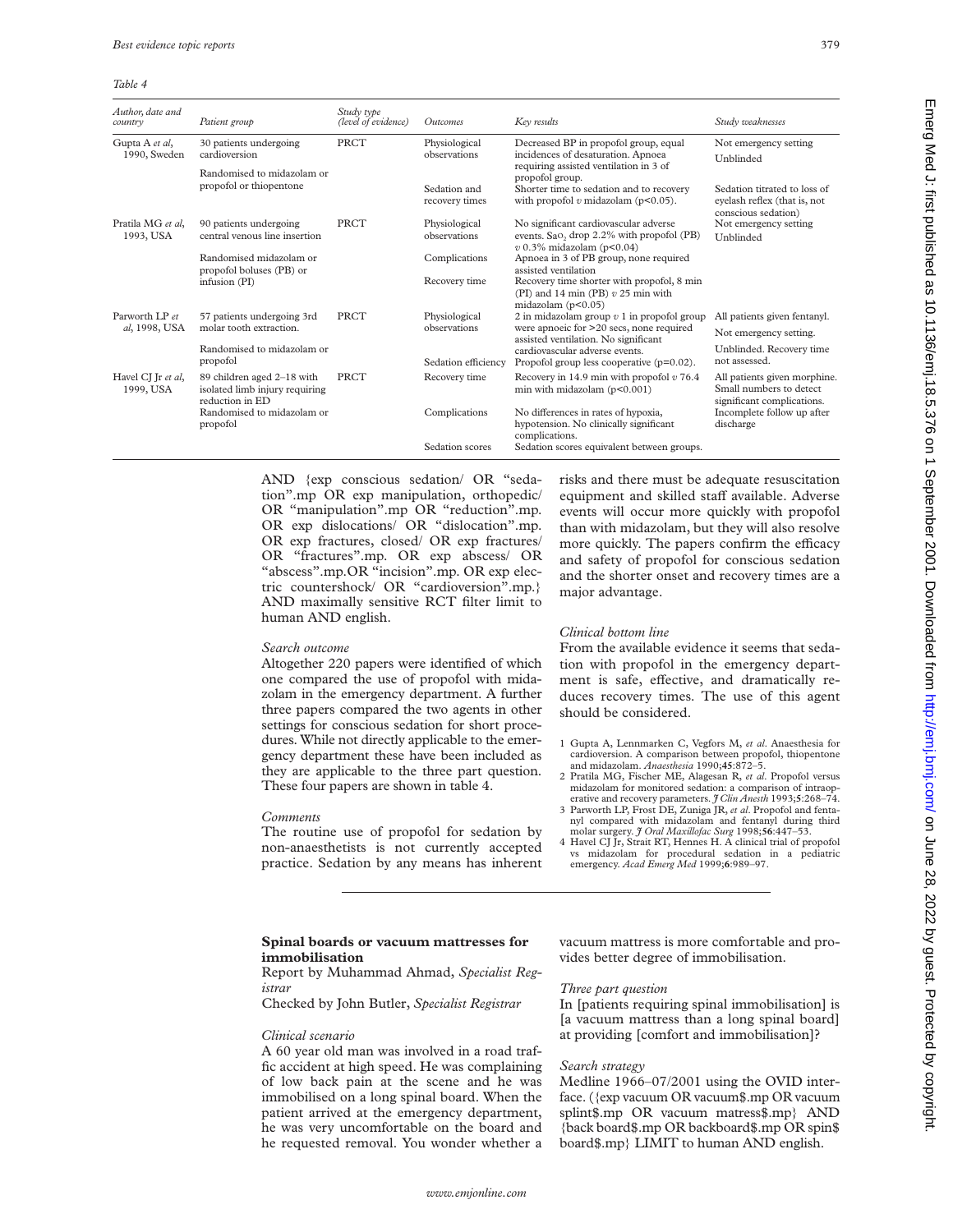*Table 5*

| Author, date and<br>country        | Patient group                                                                                         | Study type (level<br>of evidence) | <b>Outcomes</b>          | Key results                                             | Study weaknesses                                                   |
|------------------------------------|-------------------------------------------------------------------------------------------------------|-----------------------------------|--------------------------|---------------------------------------------------------|--------------------------------------------------------------------|
| Lovell ME and<br>Evans JH, 1994,   | 30 healthy volunteers                                                                                 | Observational                     | Interface pressure       | Vacuum stretcher interface<br>pressure was 36.7 mm Hg   | Small numbers                                                      |
| UK                                 | 7 different support surfaces                                                                          |                                   |                          | while the pressure with spinal<br>board was 115.5 mm Hg |                                                                    |
| Main PW and Lovell<br>ME, 1996, UK | 4 healthy volunteers<br>7 different support surfaces                                                  | Observational                     | Interface pressure       | Vacuum splint most<br>comfortable p=<0.001              | Only 4 subjects used in<br>study                                   |
| Johnson DR et al,<br>1996, USA     | 30 paramedic students                                                                                 | PRCT                              | Degree of immobilisation | No significant difference in<br>immobilisation          | Small numbers                                                      |
|                                    | Collar + vacuum splint $v$ collar<br>$+$ backboard $v$ vacuum splint                                  |                                   | Comfort                  | Vacuum splint more<br>comfortable p=<0.001              | No trauma patient                                                  |
|                                    | only v backboard only                                                                                 |                                   | Speed of application     | Fast application with vacuum<br>splint $p=<0.001$       |                                                                    |
| Hamilton RS and<br>Pons PT, 1996,  | 26 healthy volunteers                                                                                 | PRCT                              | Degree of immobilisation | Significant increase in<br>immobilisation               | Small numbers<br>No trauma patient included                        |
| <b>USA</b>                         | Cervical collar + backboard $v$<br>backboard $v$ cervical collar +<br>vacuum splint $v$ vacuum splint |                                   | Efficacy and comfort     | Efficacy and comfort with<br>vacuum splint p<0.05       |                                                                    |
| Chan D et al, 1996,<br>USA         | 37 healthy volunteers<br>Neck collar + backboard $v$<br>neck collar + vacuum mattress                 | PRCT                              | Pain                     | Significant more pain in<br>spinal board group. P<0.001 | Small numbers<br>Study on healthy volunteers,<br>no trauma patient |

## *Search outcome*

Altogether seven papers were found of which five were relevant to the three part question. These five papers are shown in table 5.

#### *Comments*

A Cochrane review concluded that there were no relevant RCTs.<sup>6</sup> However, studies done on volunteers have shown that the vacuum splint is more comfortable than long spinal boards with no loss of stability. A large randomised trial in trauma patients is required.

#### *Clinical bottom line*

The vacuum mattress provide comparable

spinal immobilisation to the long spinal board with increased comfort.

- 1 Lovell ME, Evans JH. A comparison of the spinal board and the vacuum stretcher, spinal stability and interface pressure.
- *Injury* 1994;**25**:179–80. 2 Main PW, Lovell ME. A review of seven support surfaces with emphasis on their protection of the spinally injured. *J Accid Emerg Med* 1996;**13**:34–7.
- 3 Johnson DR, Hauswald M Stockhoff C. Comparison of a vacuum splint device to a rigid backboard for spinal immobi-<br>lization. *Am J Emerg Med* 1996;14:369–72.
- 4 Hamilton RS, Pons PT. The efficacy and comfort of full-body vacuum splint for cervical-spine immobilization. *J Emerg Med* 1996;**14**:553–9.
- 5 Chan D, Goldberg RM, Mason J,*et al*. Backboard vs mattress splint immobilization: a comparison of symptoms generated. *J Emerg Med* 1996;**14**:293–8.
- 6 Kwan I, Bunn F, Roberts I. Spinal immobilisation for trauma patients (Cochrane Review). In: *The Cochrane Library,* Issue 2, 2001. Oxford: Update Software.

Emerg Med J: first published as 10.1136/emj.18.5.376 on 1 September 2001. Downloaded from http://emj.bmj.com/ on June 28, 2022 by guest. Protected by copyright Emerg 28, 2022 by guest. Protected by guest. Publishight. Junity, http://emj.com/ Emerg Med J: first published by copyright. Protected by 26, 2022 by guest as 10.11419. June 26, 2022 by guest and the stated by and the stat

## **Cervical collars and intracranial pressure** Report by Muhammad Ahmad, *Specialist Registrar*

Checked by John Butler, *Specialist Registrar*

## *Clinical scenario*

A 26 year old man was brought to the emergency department by the paramedics after a road traffic accident. He was immobilised on a long spinal board and a correctly fitted collar was applied to his neck. The patient was unconscious. You wonder whether the cervical collar raises intracranial pressure in head injury patients

## *Three part question*

In [patients with a head injury requiring cervical spine immobilisation] does [a correctly fitted cervical collar] increase [intracranial pressure]?

## *Search strategy*

Medline 1966–07/2001 using the OVID interface. [({exp neck OR exp neck injuries OR exp cervical vertebrae OR cervical.mp} AND {exp braces OR brace\$.mp OR collar\$.mp}) OR cervical collar\$.mp) AND {exp intracranial pressure OR intracranial pressure\$.mp OR ICP.mp}]

| . .<br><b>COLLEGE</b> | ۰, |
|-----------------------|----|
|-----------------------|----|

| Author, date and<br>country             | Patient group                                           | Study type (level of<br>evidence) | <i><u><b>Outcomes</b></u></i>                | Key results                                                                             | Study weaknesses                                                    |
|-----------------------------------------|---------------------------------------------------------|-----------------------------------|----------------------------------------------|-----------------------------------------------------------------------------------------|---------------------------------------------------------------------|
| Craig GR and<br>Nielsen MS,<br>1991, UK | 2 patients with severe<br>head injury                   | Observational                     | ICU with and without cervical<br>collar      | Significant rise in ICP in both<br>cases                                                | Only two patients used in<br>study                                  |
| Raphael JH and<br>Chotai R.<br>1994, UK | 9 patients scheduled for<br>elective spinal anaesthesia | Randomised cross<br>over study    | CSF pressure                                 | Significant rise in CSF<br>pressure with cervical collar<br>$p=0.01$                    | Small numbers<br>Measurements made in lateral<br>decubitus position |
| Davies G et al.<br>1996, UK             | 19 patients with severe<br>head injury                  | Observational                     | Rise in intracranial pressure                | Significant rise in ICP with<br>cervical collar. Mean -4.5<br>$mm$ Hg $p=0.001$         | Small numbers<br>Excluded patient with ICP<br>$>30$ mm $He$         |
| Kolb JC et al,<br>1999, USA             | 20 adult patients<br>undergoing lumbar<br>puncture      | Observational                     | CSF pressure in lumbar<br>subarachnoid space | Significant rise in CSF<br>pressure with cervical collar.<br>Mean $-24.7$ mm Hg p=0.001 | Patients tested in lateral<br>decubitus position<br>Small numbers   |